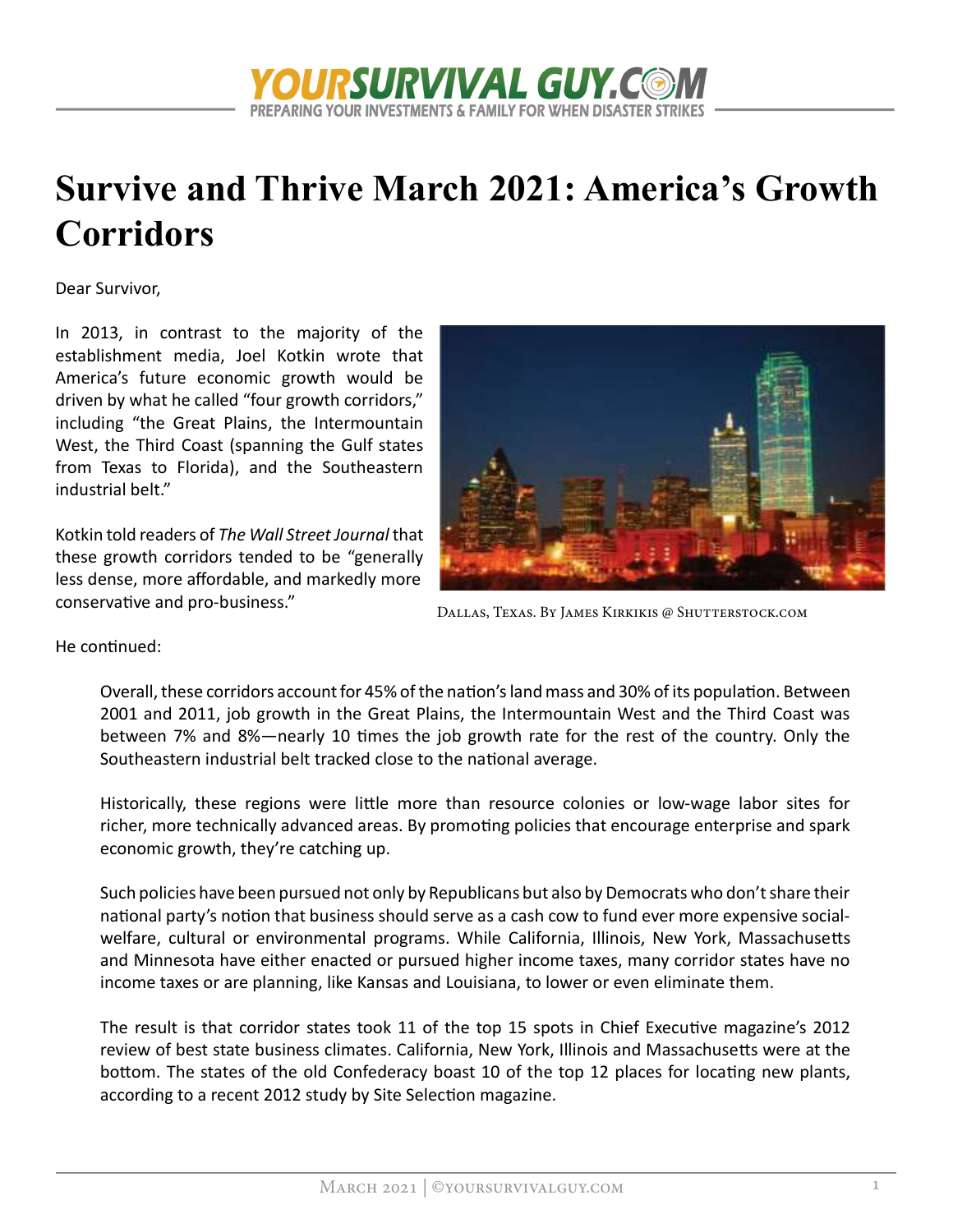Energy, manufacturing and agriculture are playing a major role in the corridor states' revival. The resurgence of fossil fuel–based energy, notably shale oil and natural gas, is especially important. Over the past decade, Texas alone has added 180,000 mostly high-paying energy-related jobs, Oklahoma another 40,000, and the Intermountain West well over 30,000. Energy-rich California, despite the nation's third-highest unemployment rate, has created a mere 20,000 such jobs. In New York, meanwhile, Gov. Andrew Cuomo is still delaying a decision on hydraulic fracturing.

Cheap U.S. natural gas has some envisioning the Mississippi River between New Orleans and Baton Rouge as an "American Ruhr." Much of this growth, notes Eric Smith, associate director of the Tulane Energy Institute, will be financed by German and other European firms that are reeling from electricity costs now three times higher than in places like Louisiana.

Korean and Japanese firms are already swarming into South Carolina, Alabama and Tennessee. What the Boston Consulting Group calls a "reallocation of global manufacturing" is shifting production away from expensive East Asia and Europe and toward these lower-cost locales. The arrival of auto, steel and petrochemical plants—and, increasingly, the aerospace industry—reflects a critical shift for the Southeast, which historically depended on lower-wage industries such as textiles and furniture.

Since 2000, the Intermountain West's population has grown by 20%, the Third Coast's by 14%, the long-depopulating Great Plains by over 14%, and the Southeast by 13%. Population in the rest of the U.S. has grown barely 7%. Last year, the largest net recipients of domestic migrants were Texas and Florida, which between them gained 150,000. The biggest losers? New York, New Jersey, Illinois and California.

As a result, the corridors are home to most of America's fastest-growing big cities, including Charlotte, Raleigh, Atlanta, Houston, Dallas, Salt Lake City, Oklahoma City and Denver. Critically for the economic and political future, the growth corridor seems particularly appealing to young families with children.

Cities such as Raleigh, Charlotte, Austin, Dallas and Houston enjoy among the country's fastest growth rates in the under-15 population. That demographic is on the wane in New York, Los Angeles, Chicago and San Francisco. Immigrants, too, flock to once-unfamiliar places like Nashville, Charlotte and Oklahoma City. Houston and Dallas already have more new immigrants per capita than Boston, Philadelphia, Seattle and Chicago.

Coastal-city boosters suggest that what they lose in numbers they make up for in "quality" migration. "The Feet are moving south and west while the Brains are moving toward coastal cities," Derek Thompson wrote a few years ago in The Atlantic. Yet over the past decade, the number of people with bachelor's degrees grew by a remarkable 50% in Austin and Charlotte and by over 30% in Tampa, Houston, Dallas and Atlanta—a far greater percentage growth rate than in San Francisco, Los Angeles, Chicago or New York.

Raleigh, Austin, Denver and Salt Lake City have all become high-tech hubs. Charlotte is now the country's second-largest financial center. Houston isn't only the world's energy capital but also boasts the world's largest medical center and, along with Dallas, has become a major corporate and global transportation hub.

The corridors' growing success is a testament to the resiliency and adaptability of the American economy. It also challenges the established coastal states and cities to reconsider their current hightax, high-regulation climates if they would like to join the growth party.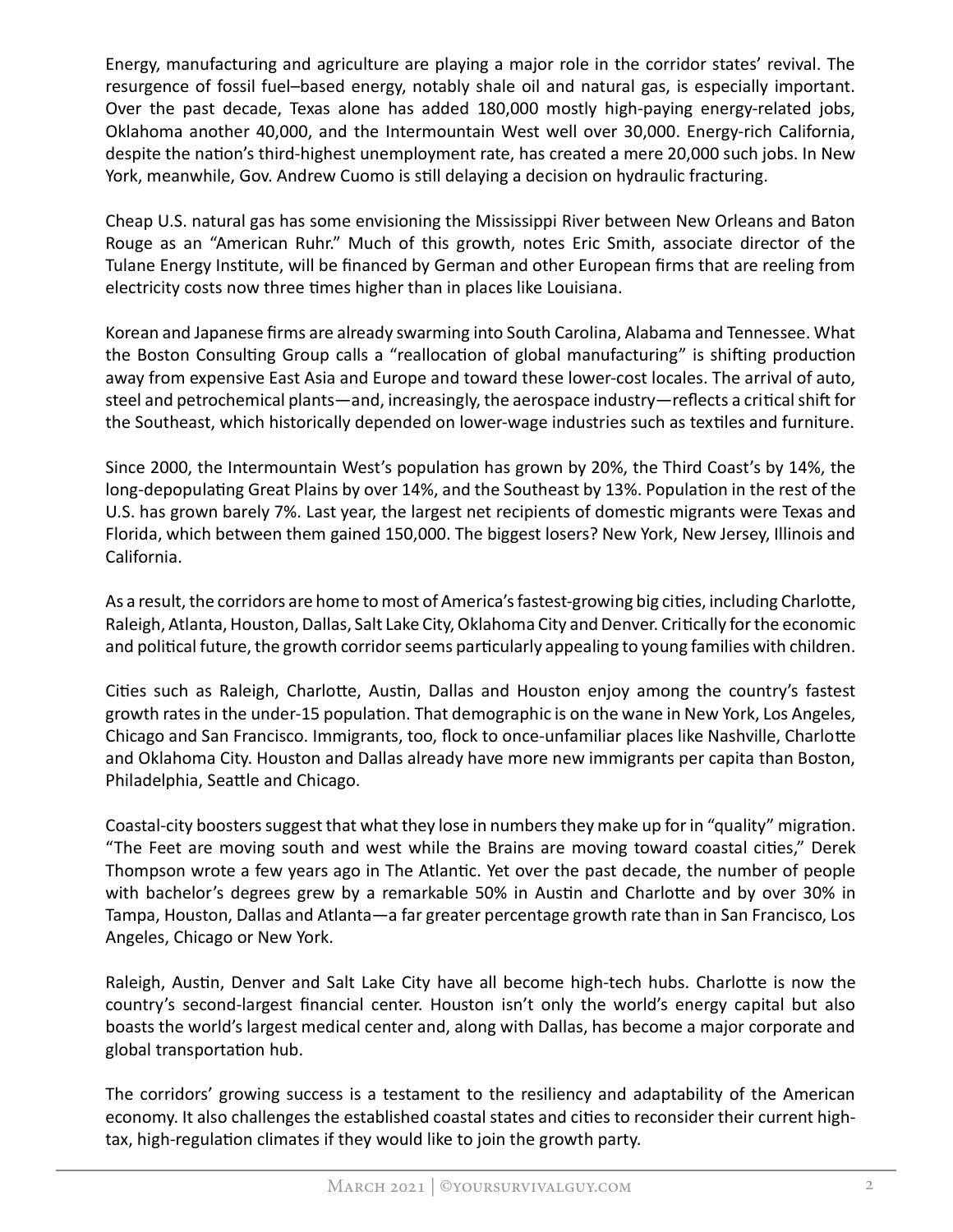According to the movement of America's population since then, Kotkin was correct. According to Election Data [Services,](https://www.electiondataservices.com/wp-content/uploads/2019/12/NR_Appor19wTablesMaps.pdf) states in the "Growth Corridors" will be adding a number of congressional seats in 2022 thanks to population shifting between the 2010 census and the 2020 census. Their projections indicate:

| <b>States Gaining Districts</b><br>(7) | Change | <b>States Losing Districts</b><br>(10) | Change |
|----------------------------------------|--------|----------------------------------------|--------|
| AZ                                     |        | AL                                     | -1     |
| $_{\rm CO}$                            |        | CA                                     | $-1$   |
| FL                                     |        | IL                                     | -1     |
| MT                                     |        | МІ                                     | -1     |
| NC                                     |        | MN                                     | $-1$   |
| OR                                     |        | $_{\mathrm{NY}}$                       | $-1$   |
| TX                                     | 3      | OН                                     | $-1$   |
|                                        |        | PA                                     | -1     |
|                                        |        | RI                                     | -1     |
|                                        |        | WV                                     |        |

All but one of the states gaining districts (Oregon is the exception) are in the "Growth Corridors," while only one of the 10 states losing a district is a "Growth Corridor" state, Alabama.

Kotkin's 2013 words were prescient. Americans did exactly what he suggested they would do by fleeing "hightax, high-regulation climates" to "join the growth party."

# UPDATE: Your Gun Rights and Freedom Are Under Assault

You've read here recently th[at Montana a](https://www.yoursurvivalguy.com/personal-security/get-your-gun-and-your-training-now/permitless-carry-corridor-expands-red-states-trouncing-blue-states-on-freedom/)nd [Utah h](https://www.yoursurvivalguy.com/personal-security/get-your-gun-and-your-training-now/utah-moves-toward-permitless-concealed-carry/)ave recognized their citizens' inalienable rights to self-defense, and passed laws protecting their rights to carry a firearm without a permit.

Indiana could be the next state to join the "Freedom Corridor" by doing the same. The Indy Star reports (abridged):



BY STEPHANIE FREY @ SHUTTERSTOCK.COM

The Indiana House on Monday voted to eliminate the license to carry a handgun in Indiana.

House Bill 1369 passed the House by a 65-31 vote and now heads to the Senate, where its already picked up key endorsements. Under the legislation, sometimes called "constitutional carry," certain offenders still could be prohibited from carrying handguns.

"This bill is for the lawful citizen in the state of Indiana," said bill author Rep. Ben Smaltz, R-Auburn. "This bill is for the person who obeys our laws who right now has to jump over the hurdles to be the person that gets the permit."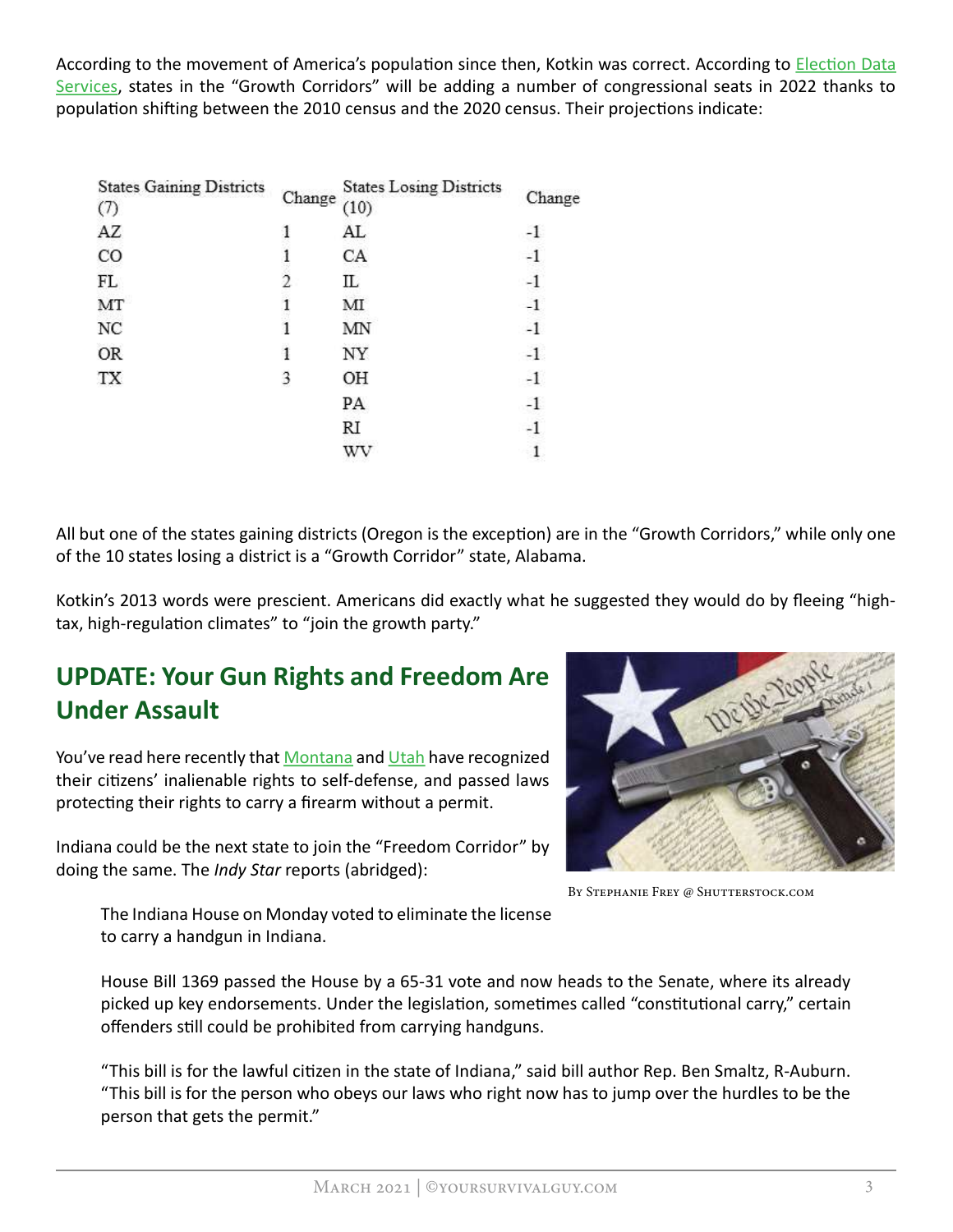You're free to move about your country, as Montana has become the 18th state to abolish its concealed carry permit requirement. According to the NRA, the other states with permitless carry are:

- Alaska
- Arizona
- Arkansas
- Idaho
- Kansas
- Kentucky
- Maine
- Mississippi
- **Missouri**
- New Hampshire
- North Dakota
- Oklahoma
- South Dakota
- Utah
- Vermont
- West Virginia
- Wyoming

Every state that borders Montana now has permitless carry. With the [signing by Gov. Spencer Cox of Utah](https://www.yoursurvivalguy.com/personal-security/get-your-gun-and-your-training-now/utah-moves-toward-permitless-concealed-carry/) of his state's permitless carry bill, Montanans can now carry from the Canadian border, all the way to the Mexican border in Arizona without a permit. The Intermountain West is now not only a ["growth corridor,"](https://www.yoursurvivalguy.com/financial-security/your-retirement-life/choosing-where-to-retire/americas-growth-corridors-as-written-in-2013-by-joel-kotkin/) but is also a freedom corridor.

Montana and the states around it are a great place to live [like a billionaire](https://www.yoursurvivalguy.com/financial-security/your-retirement-life-live-like-a-billionaire-here/) while you build an island of safety for you and your family. Putting space between you and your neighbors, and between politicians and your freedoms, should be a priority for every patriotic American. It's quickly becoming a red state paradise.

Interestingly enoug[h New Hampshire,](https://www.yoursurvivalguy.com/personal-security/101-reasons-to-move-to-new-hampshire/) my favored RED STATE New England paradise is bordered by Maine and Vermont. All three have permitless carry. They're not quite as big, and not quite as red, as the Intermountain West, but there's plenty of room in the far Northeast to build your island life.

The only state in the Deep South with permitless carry is Mississippi, but Florida's gun laws are friendly to gun owners, and the state has distinguished itself with the nation's best approach to COVID-19. Jennifer Cabrera reports for the Alachua Chronicle, that Florida's response has outperformed that of the "lockdown states." She writes:

According to data released today by Florida Governor Ron DeSantis' office, Florida is outperforming lockdown states like California and New York on all metrics. Florida has lower per-capita mortality, higher availability of in-person education, and a lower unemployment rate.

## Excess deaths

• Compared to Florida, 34 states had a higher rate of all-cause mortality from 2019 to 2020, per capita. Higher-than-average increases indicate that states probably had extra deaths resulting from lockdown policies, not just from COVID-19.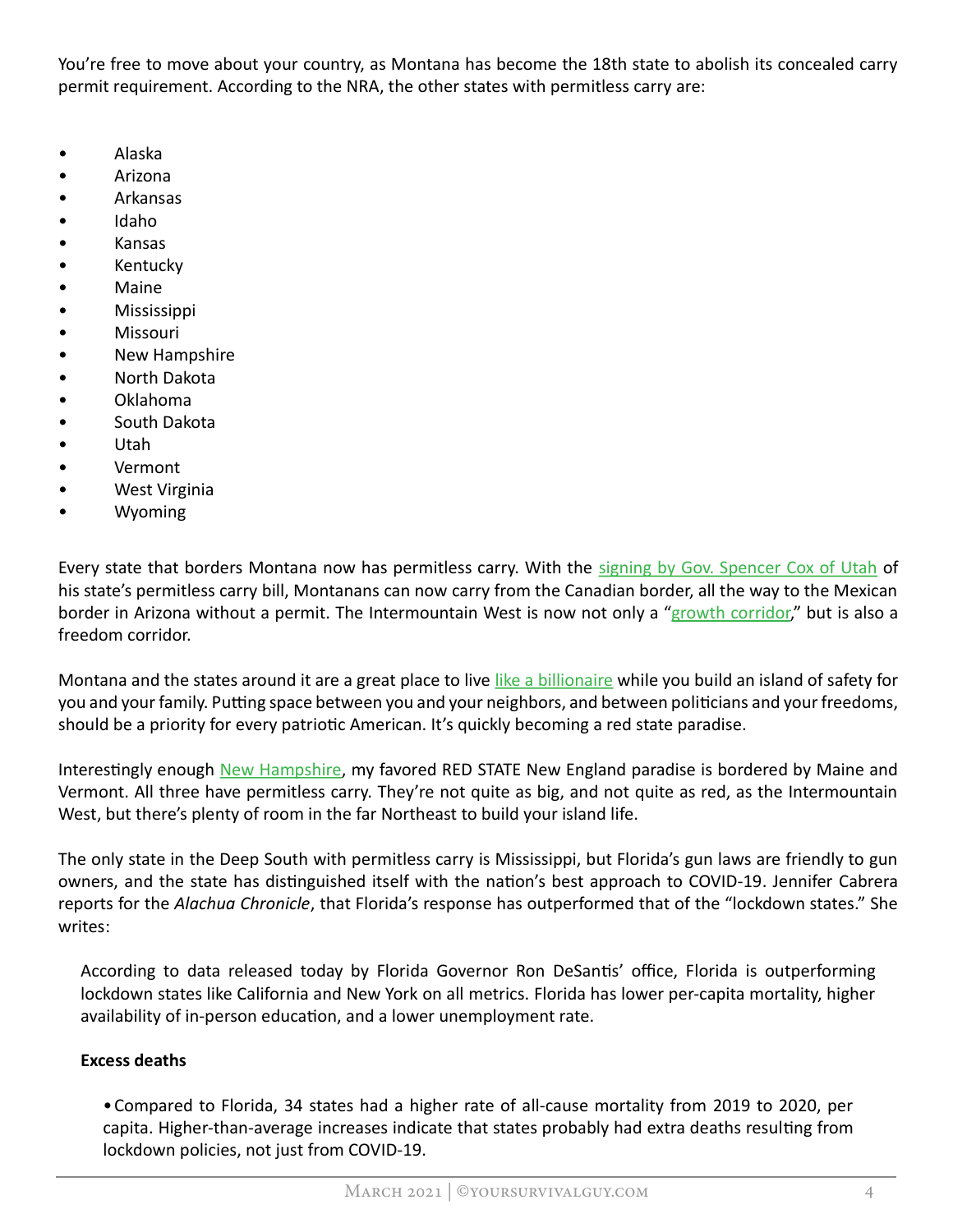• Compared to Florida, 38 other states rank higher for per-capita COVID-19 mortality among seniors 65 and older.

## Florida has fewer pediatric COVID-19 cases while having the highest rate of in-person instruction offered.

• Schools have been open in Florida, and Florida still has fewer COVID-19 cases among kids when compared to other large states on a per capita basis. (New York is not included because they don't make pediatric cases publicly available).

# From the beginning, Governor DeSantis has emphasized nursing homes and protecting the most vulnerable.

• California and New York had significantly higher rates for new COVID-19 cases per 1 million compared to Florida.

• California and New York had significantly higher hospitalizations per 1 million compared to Florida.

• Governor DeSanƟ s acted early in the pandemic to protect the state's most vulnerable, and his actions saved lives:

- Governor DeSantis established 23 COVID-19 dedicated nursing facilities across the state to prevent spread within long-term care facilities, help with hospital decompression, and protect long-term care patients. The Governor also required hospitals to test all individuals discharged to long-term care facilities and required these facilities to transfer COVID-19 positive residents if the facility was not equipped for appropriate care.

- Governor DeSantis issued an executive order putting Seniors First and prioritizing seniors 65 and older to receive the vaccine. To date, 40% of Florida's nearly 4.5 million senior population have received a vaccine.

- Governor DeSantis deployed Florida National Guard and Florida Department of Health Strike Teams to nursing homes and assisted living facilities for testing throughout the pandemic, and now for vaccine distribution.

- Governor DeSantis launched a pilot program for homebound seniors, including Holocaust survivors, WWII and Korean War veterans, and anti-communist Bay of Pigs veterans, to prioritize and protect our Greatest Generation.

## Florida's economic recovery is leading the nation.

• Florida leads the nation's most populous states in unemployment rate for December 2020, and Florida was well below the national average.

While Red States are working hard to maximize the freedom of their citizens, in blue D.C., the Biden administration is working hard to reward illegal immigrants first. Anna Giaritelli reports in the Washinton Examiner on Democrats' disastrous plan for immigration amnesty. She writes:

Democrats are introducing an extensive immigration bill Thursday that has the backing of the White House and the potential to overhaul decades of existing policy while creating an "earned roadmap"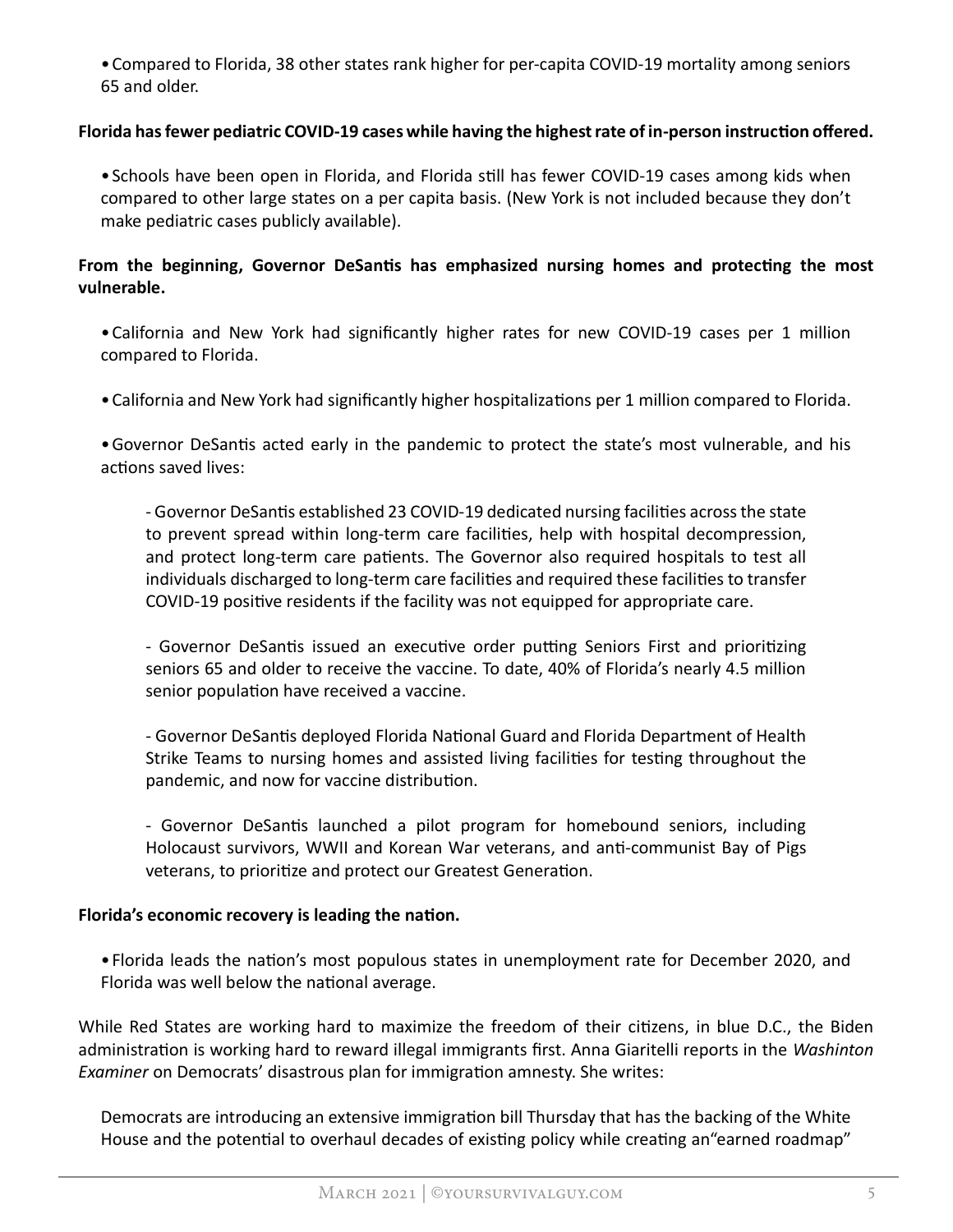to citizenship for millions of people who are illegally residing in the United States.

Sen. Robert Menendez of New Jersey and Rep. Linda Sanchez of California unveiled the sweeping piece of legislation Thursday as the Biden administration grapples with a mounting crisis on the southern border as thousands of migrants are turned away or released into the U.S. each day.

The bill was first announced hours after President Biden's inauguration. Its debut in Congress will begin a set of challenges in getting through a gridlocked Congress, where Democrats will need 10 Republicans in the Senate to back the bill and every party member in the House to support it. Menendez said his colleagues will not know if the bill can pass the Senate until they try and vowed against making concessions "out of the gate."

Individual Democratic lawmakers have already introduced piecemeal versions of the bill if pushing through the main package proves too difficult. Administration officials told reporters in a call Wednesday night that Biden is open to negotiating on the details and breaking it down into smaller bills.

The U.S. Citizenship Act of 2021 would create a new system to manage and secure the border, keep immigrant families and U.S. communities safe, and address root causes that prompt irregular migration surges in the Western Hemisphere so that fewer people would attempt to seek asylum in the U.S.

"It's our vision of what immigration reform should look like," Menendez said in a virtual press briefing Thursday morning. "It will modernize our system, offer a path to citizenship for hardworking people in our communities, reunite families, increase opportunities for legal immigration, and ensure America remains a powerhouse for innovation and. a beacon of hope to refugees around the world."

Contrasting the exemplary performance of Florida's Gov. Ron DeSantis, is the possible criminal activity of Gov. Andrew Cuomo of New York. You may remember Cuomo from the fawning media coverage he received in the early days of COVID-19 panic. What Americans didn't know then, was that Cuomo was shuffling sick elderly folks off to nursing homes, where they infected others and caused a wave of deaths. Now even Democrats are coming around to the idea that the man they idolized is actually not so great after all. The New York Times reports:

The Democratic leaders of the New York State Senate are moving to strip Gov. Andrew M. Cuomo of unilateral emergency powers granted during the pandemic, setting up a remarkable rebuke for the governor from members of his own party.

The Senate's measures, which could be voted on as soon as next week, underscore the deepening division between Mr. Cuomo and state lawmakers since the governor admitted to intentionally withholding critical data on virus-related deaths from the Legislature.

The moves came even as it emerged that the F.B.I. and the U.S. attorney for the Eastern District of New York had opened an inquiry into the Cuomo administration's handling of nursing homes during the pandemic. It was not known whether the inquiry, which was confirmed by three people familiar with the matter, was focused on Mr. Cuomo or any individual, only that it was in its earliest stages.

The inquiry was another clear indication of how the climate has shifted dramatically for Mr. Cuomo since March, when he emerged as a prominent voice in the health crisis, using his daily briefings and invocations of his family to inform and calm a nation of viewers who turned to him as the virus began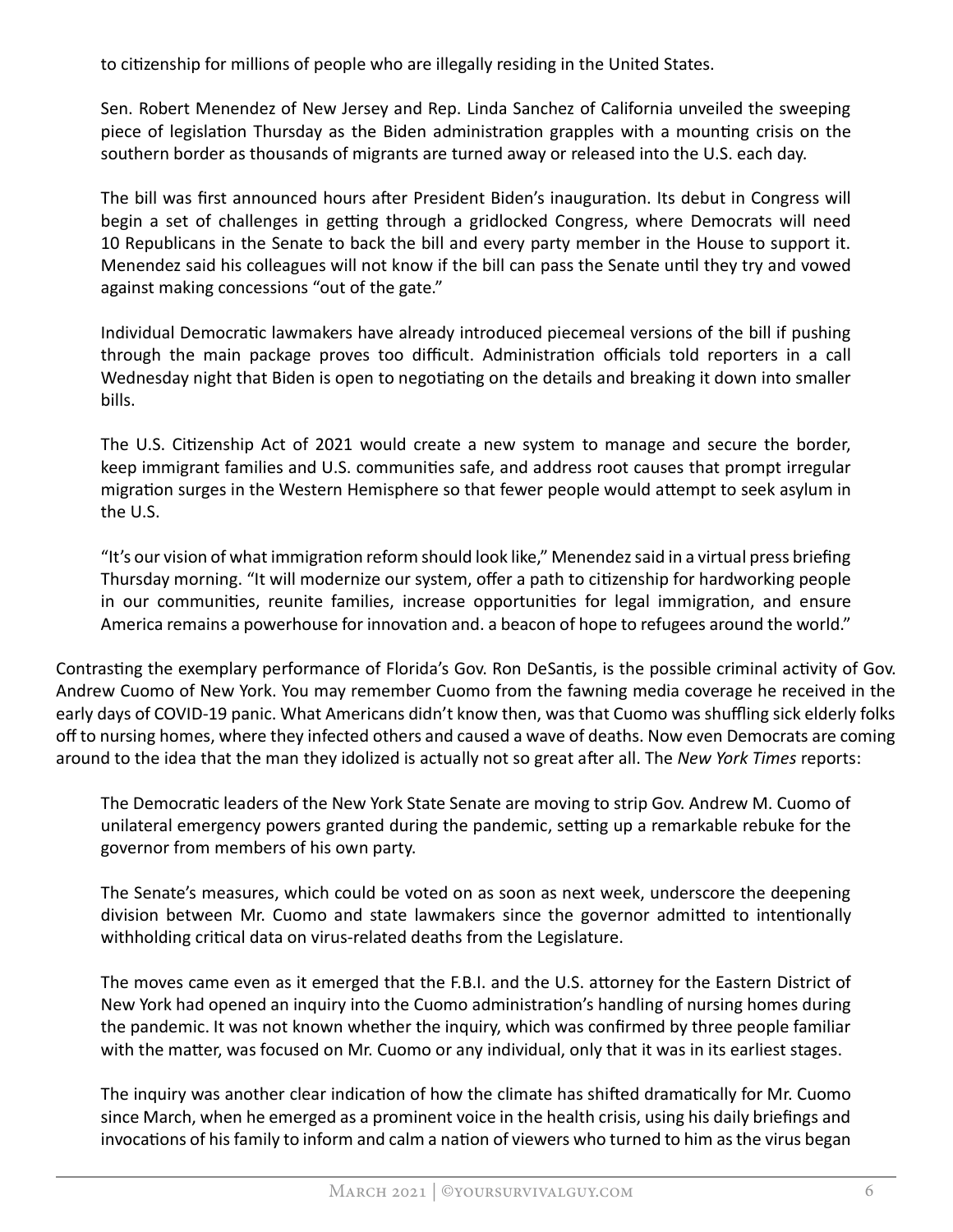to spread. Now, much of that good will has evaporated.

Cuomo isn't the only [Democrat governor who went wild](https://www.yoursurvivalguy.com/financial-security/the-unintended-consequences-of-governors-gone-wild/) with power and is now facing the consequences. California's Gov. Gavin Newsom is facing a recall for his mishandling of COVID-19 restrictions. And Biden administration nominee for Commerce Secretary, Gov. Gina Raimondo of Rhode Island, is facing a barrage of criticism for mishandling her state's vaccine rollout. The chickens are coming home to roost.

# COVID Chaos: New York and California vs. Florida and South Dakota

Recently at YourSurvivalGuy.com, you read about the Butterfly  $E$ ffect— that's "the notion that a butterfly stirring the air today in Peking can transform storm systems next month in New York," explained by James Gleick in Chaos. In other words, the weather is like a domino effect. But what about non-weather events? Like a dead animal in China. Look at the COVID storm we're in today.

What's even more disastrous is how government officials in certain blue states (Cuomo in NY and Newsom in CA) have created chaos. You just can't make it up, especially when compared to Gov/s Kristi Noem, SD, and Ron DeSantis in Florida. When you put Florida vs. California in a COVID matchup, it's not even close.



CLOCKWISE FROM TOP LEFT: GOVS. CUOMO (D-NY), DE-SANTIS (R-FL), NEWSOM (D-CA), AND NOEM (R-SD).

New Yorkers are flocking to Miami, Orlando, Palm Beach, and Fort Lauderdale, but Mansion Global explains that Florida has many other locations where those fleeing the oppressive governments of the North East can find sanctuary, writing:

In this special series, we'll look at five areas in Florida—Destin, Daytona Beach, Cape Coral, Riverside Avondale and Pompano Beach—that should be on anyone's list if they're considering a move to the Sunshine State.

#### Destin: Florida's Under-the-Radar Beach Haven

Destin, the family-friendly, celebrity-studded beach paradise on Florida's fabled Emerald Coast, is attracting new waves of high-net-worth individuals who are basking in and banking on its beauty...

### Daytona Beach, Home to NASCAR and a 23-Mile Stretch of Hard-Packed Sand

In the world of Florida real estate, especially among the state's well-developed coastal communities, Daytona Beach is known for its relative affordability.

"I live on the ocean now and I would pay double, if not triple, for what I have in South Florida," said Rachel McGrath, an agent with Premier Sotheby's International Realty...

#### Cape Coral: A Booming Florida Beach Town With a Midwestern Feel

Cape Coral, the exclusive Southwest Florida master-planned community with a down-home Midwestern feel, is a popular destination for those who love life on the beach.

"It's one of the fastest-growing cities in the country," said Stephanie Bissett, a broker associate at Premier Sotheby's International Realty. "People are coming for the quality of life, the affordability. They are all ages—back in the day, the median age was 79; it is now 45…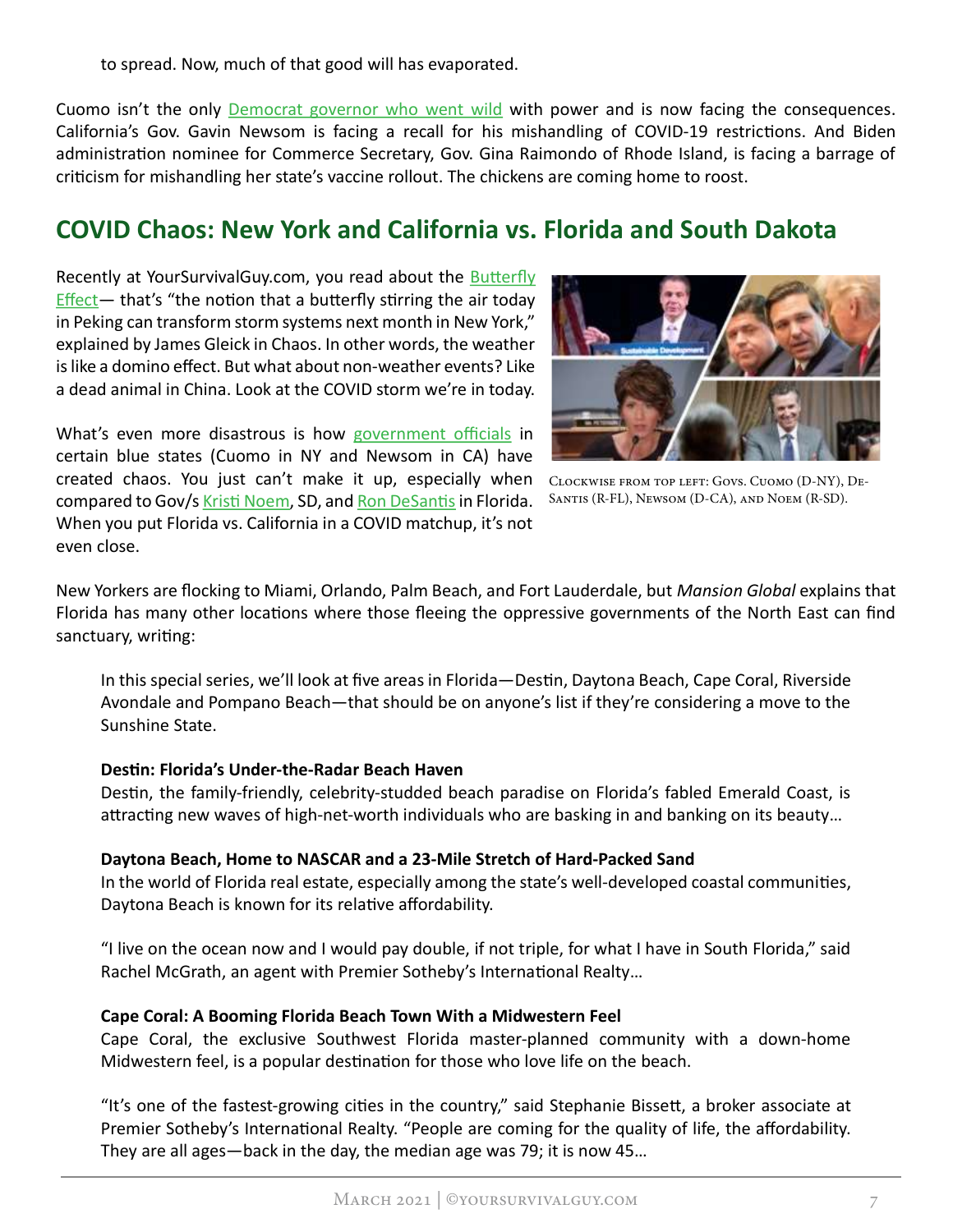### Riverside Avondale: A Luxury Enclave of Jacksonville, Florida

When people think of Florida, their minds often go straight to the beach. But Jacksonville offers more than a chance to get one's toes in the sand.

Located in the northeast corner of the Sunshine State, the city has walkable neighborhoods on the St. Johns River, seasonal weather and a small-town feel. And it's not like beachcombers have no options...

### Pompano Beach Offers Beaches, Fishing and Sailing, Amid Lots of Development

Pompano Beach, located just north of Fort Lauderdale on Florida's southwest Gold Coast, was, not so long ago, a sleepy, laid-back surf town. In the past decade, it has seen beachfront upgrades and redevelopment and an increase in new luxury residential projects, and prices and sales activity has soared…

Florida has become a haven for refugees from blue states because of Governor Ron DeSantis's brave decision to keep the state open for business. Despite warnings of doom, Florida has performed as well as or better than California in the face of COVID-19. The American Institute for Economic Research reports:

Florida and California are remarkably similar for their warm climates, beaches, tourist destinations, immigrant populations, and more, but both states could not be more different with respect to the management of the Covid-19 pandemic. Florida operates on close to zero pandemic-related restrictions whereas California maintains strict lockdown policies.

In California, virtually all public schools are closed, restaurants must follow unwavering capacity limits, travelers must quarantine for ten days, and on the list goes. Meanwhile, Florida's schools are all open for in-person instruction, state-wide restrictions do not exist for restaurants, and there is no travel quarantine implemented by the state. All of these details point to Florida's current stringency score being low at 33.8 compared to California's 58.8.

While the media labels California Governor Newsom a "lockdown fanatic" for his authoritarian approach, they call Florida Governor DeSantis "DeathSantis" for being too relaxed. The two governors are polar opposites in how they handle Covid, but their outcomes are peculiarly similar.

In total, California experienced more cases per 100,000 people, while Florida had more deaths per 100,000 people. During the summer of 2020, cases and deaths spiked higher in Florida, but the course switched from November through January as cases and deaths peaked in California.

One reason why Florida has more deaths but not cases is that the elderly – those who are more vulnerable to the virus – account for a larger portion of Florida's population. In fact, Florida has the second largest 65+ population at about 16.5%, but ranks #27 for deaths in the US. The elderly in California, on the other hand, comprise 14.8% of the state population. Still, California has worse outcomes within nursing homes at 2.27 deaths per 100 residents, while Florida sees 0.72 deaths per 100 residents. The chart below provides a side-by-side comparison to show that the statistics are similar and that one state did not clearly do better than the other.

Rather, the outcomes suggest that lockdown measures might not have a significant impact on lowering the number of Covid cases and deaths. But a more comprehensive look at the economic and social well-being of the states potentially reveals a greater disparity.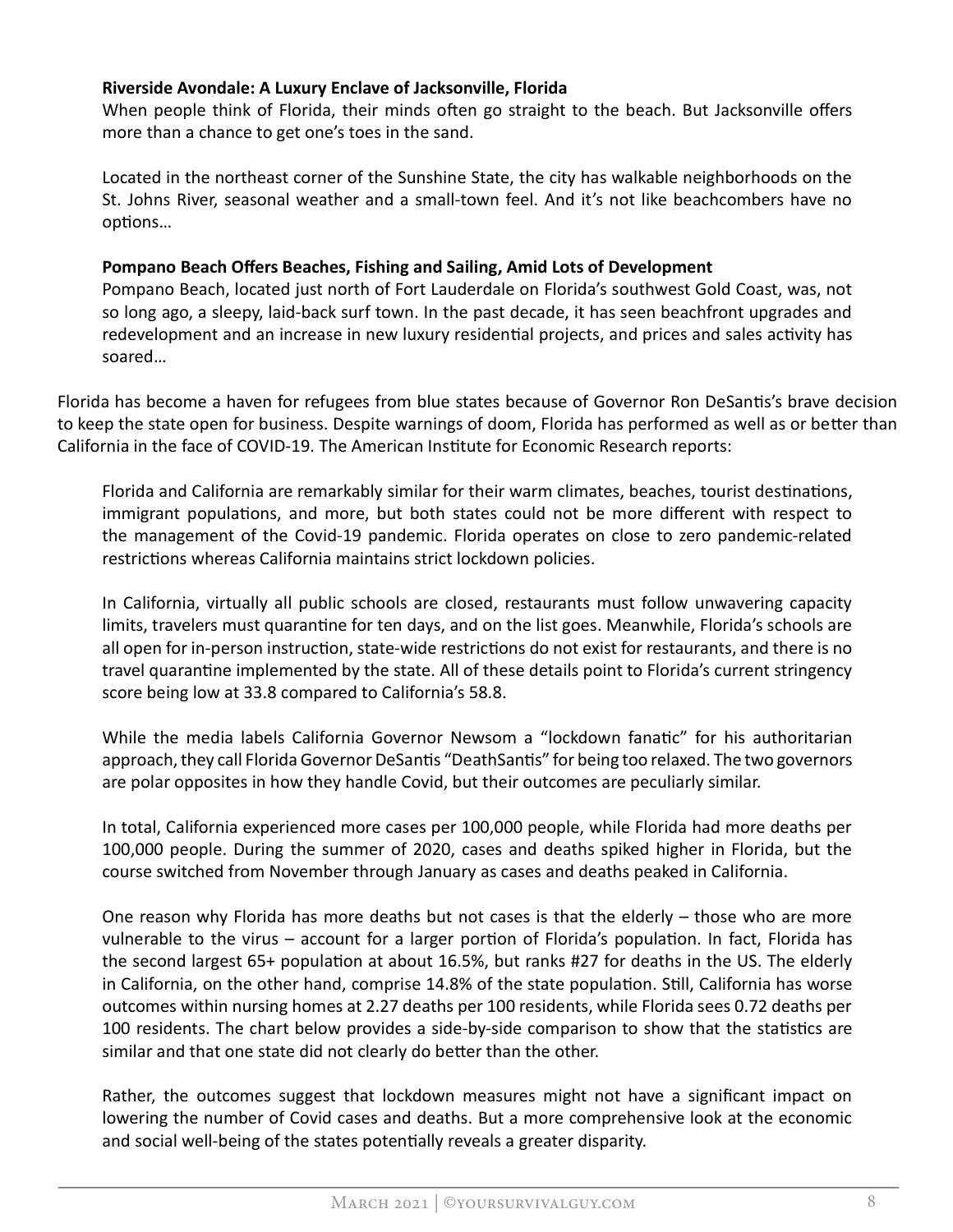First, the unemployment rate in Florida remains consistently lower than California's. As of December 2020, Florida's (preliminary) unemployment rate was at 6.1% while California's was 9%. This means that a staggering 1,700,383 people are unemployed in California, compared to 614,327 in Florida. (The gap between the states is still immense when the numbers are adjusted for population.)

Survive and Thrive this Month.

Warm regards,



E.J.

"Your Survival Guy"

- If someone forwarded this to you, and you want to learn more about Your Survival Guy, read about m[e here.](https://www.yoursurvivalguy.com/about-me/)
- If you would like to contact me and receive a response, please email me at eismith@yoursurvivalguy.com.
- Would you like to receive an email alert letting you know when Survive and Thrive is published each month? You can subscribe to my free emai[l here.](https://forms.aweber.com/form/78/229550378.htm)
- You can also follow me on **Twitter**, [Instagram,](https://www.instagram.com/yoursurvivalguy/) and **Facebook**.

P.S. Aren't you glad you're not me? Your Survival Guy was recently in a boil water advisory. It's not great. I'll let you decide how a boil water advisory might run through your family. I'll just say I live with teenagers and leave it at that. But there's a silver lining here (and later on in this piece) so stick around and read on.

Recently, while Your Survival Guy (YSG) was on the phone (I forget if it was with you) I got a text from home "no water pressure." Now this isn't something YSG can solve from his desk. But, rest assured, the despair felt by the rest of my family was going to be felt by me come hell or high water.

After reading the text I immediately thought the absolute worst scenario: "What if this was my fault?" What if I forgot to turn off a water spigot or something little like that?" That would be a worst case scenario. To my relief, it turns out this was a city of Newport issue. A water main had burst. I was off the hook.

With replenished confidence, I fell back to my level of training and went to 7-Eleven which truly is a lifesaver. The gentleman behind the counter asked why I needed so much water. I told him about the boil water situation and he said another guy that looked just like me (what's that look? Frazzled?) was doing the same thing. It's amazing how fast life changes and word gets around.

I didn't start the day with a boil water emergency on my mind. Instead, I was planning on writing about how fast life changes and the importance of taking care of the little things, like batteries, for example. Over the weekend (I do this every year) I changed the batteries on all of my safes. They weren't dead. But imagine if they were in the heat of the moment? Not good. It's the little stuff that matters in this big bad world.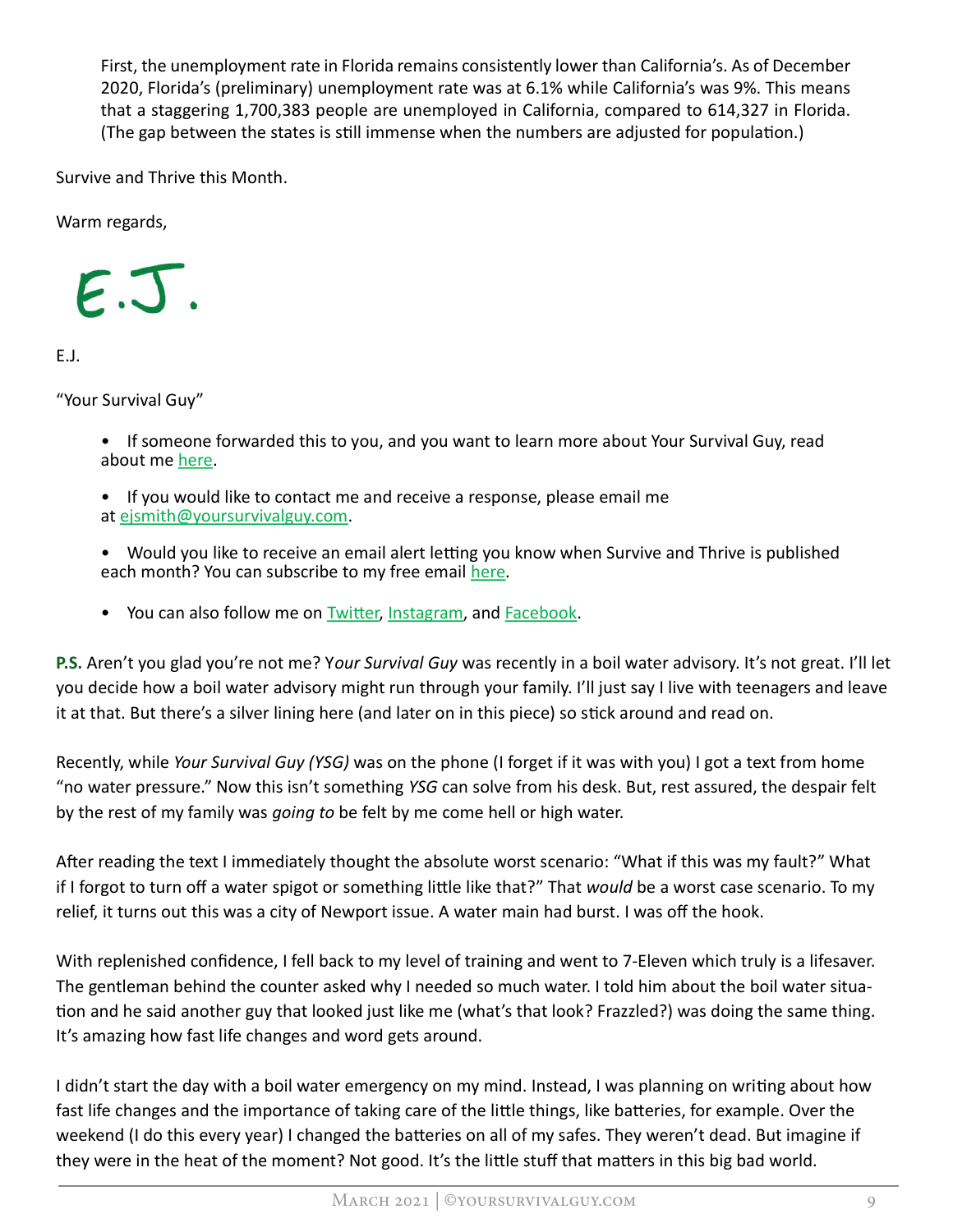You can't turn the TV on without hearing real bad stuff about Covid or something Biden signed. It's a bit depressing. We start thinking about another pandemic, the destruction of the dollar, a stock market crash, and other black swan events. All real possibilities. But what about that little AAA battery, straining with all its might, holding it all together?

Often times the big stuff can be managed with some thoughtful planning, stock market insurance, and common sense. But wouldn't it be a shame if it's the little stuff that wipes you out? Remember when a rogue sniper shot up the power substation in Metcalf, California? That ended up causing temporary EMP-like problems for locals.

What are the little things you can do to improve your survivability? Why aren't you and I reading more about strengthening our i[mmune system, exercise, or overall](https://www.youngsworldmoneyforecast.com/dick-youngs-safe-america-chapter-iii-part-i/) mental and physical well-being? You know you're hearing it from us in Dick Young's Safe America series and you'll continue to hear more. We're in this together. Unless, of course, you're avoiding the blame for a boil water emergency. Then it's every man for himself. Sorry.

**P.P.S.** "You're trying to tell me if there's hacked information that could damage me, you guys wouldn't print it? Give me a break." Florida Gov. Ron DeSantis said yesterday. "You guys would print it every single day if you could. And Big Tech would allow it to proliferate 24/7."

DeSantis is taking the fight directly to the Big Tech companies that censored President Trump and the NY Post's Hunter Biden article, and millions of conservative Americans exercising their First Amendment rights.

DeSantis announced the Transparency in Technology Act, which will hold companies accountable for politicized suppression of content.

This is what we need. This is the virtual secession from the norms that states need to take up to protect its citizens. This is about not allowing the big tech monopoly to rule the flow of information. This is to prevent them from canceling you.

More from Mark Moore at the NY Post:

Florida Gov. Ron DeSantis launched an offensive against "Big Tech" on Tuesday, warning that the social media platforms are targeting politicians like former President Donald Trump now but will soon be coming for regular American citizens, vowing to combat the threat.

"Today they may come after someone who looks like me. Tomorrow they may come after someone who looks like you," DeSantis, a Republican, said during a news conference outside the state Capitol as he announced the Transparency in Technology Act.

The governor said he intends to "protect privacy" from the "oligarchs in Silicon Valley" – Google, Facebook and Twitter – because the platforms have "changed from neutral platforms to enforcers of preferred narratives."

"I'm committed to addressing what may be one of the most pervasive threats to American self-gov-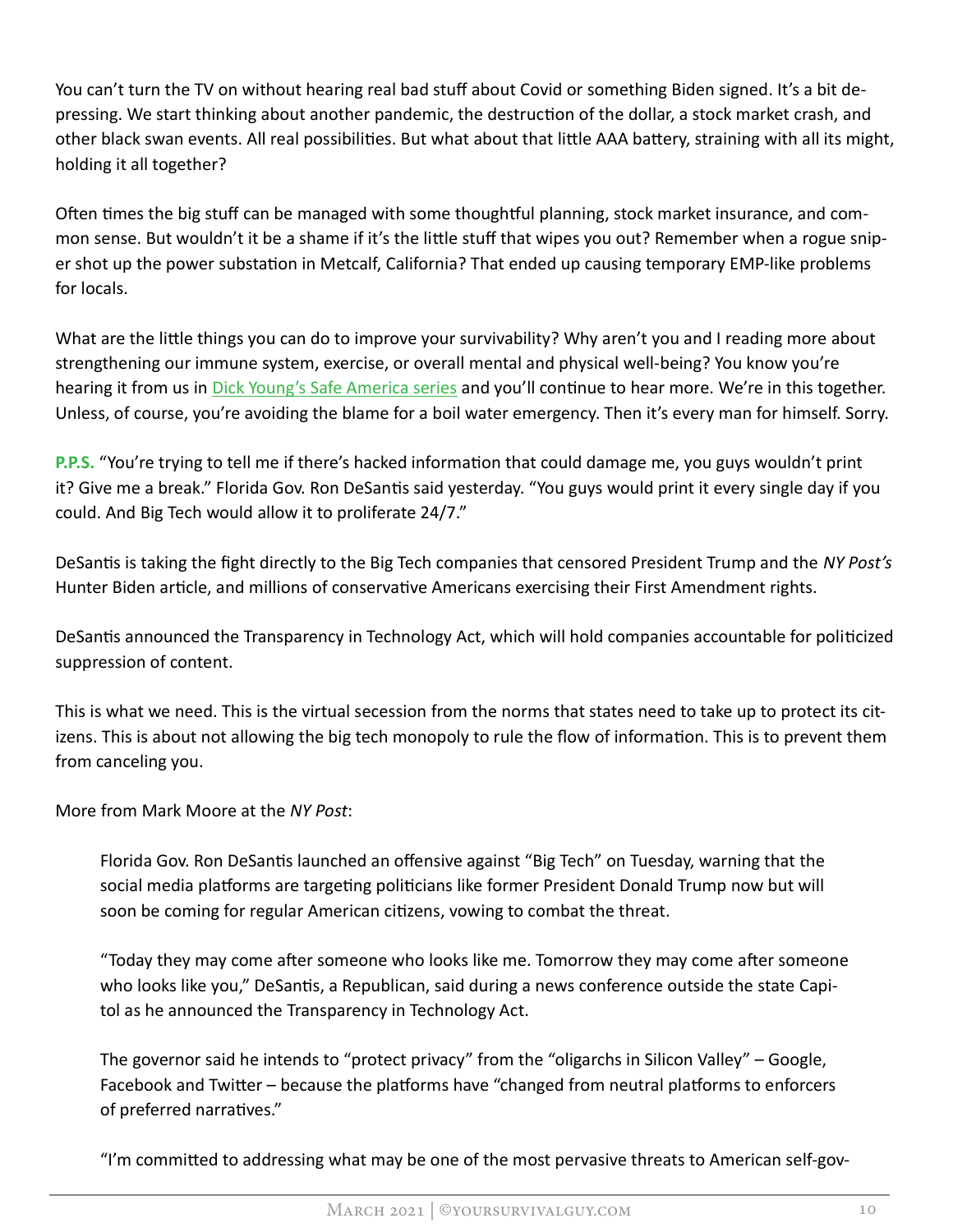ernment in the 21st century," he said.

He singled out Twitter for suspending Trump's account "due to the risk of further incitement of violence" after Jan. 6's Capitol riots and Amazon closing its servers to the social media alternative Parler.

"What about the 88 million Americans who chose to follow Donald Trump? Sorry. Content moderators on Twitter pulled the plug," DeSantis said.

After Twitter suspended Trump's account, many of his followers turned to Parler, hoping to express their opinions and beliefs in a less-regulated environment, until tech behemoths turned against it.

"What really scared me was the decapitation of Parler," he said. "Big tech has come to look more like big brother with each passing day."

As an example of big tech intervening to block information they disagreed with, Desantis mentioned The Post story from October about Hunter Biden's foreign dealings blocked by Twitter.

"The Hunter Biden story was true. The typical corporate media outlets chose to ignore it. They wanted to beat Trump," he said, adding that the report about President Biden's son "couldn't get any traction" weeks before the election.

He said reporters wouldn't have hesitated to go after him if he were the subject of the same story.

"You're trying to tell me if there's hacked information that could damage me, you guys wouldn't print it? Give me a break." DeSantis said. "You guys would print it every single day if you could. And Big Tech would allow it to proliferate 24/7."

As part of his measure, DeSantis suggested fines of \$100,000 per day for de-platforming political candidates, as well as daily fines for any company "that uses their content and user-related algorithms to suppress or prioritize the access of any content related to a political candidate or cause on the ballot."

The governor also called for allowing people to opt-out of content algorithms, requiring notification about changes in terms of service and providing the right of citizens to take legal action if these conditions are violated.

DeSantis announced that under his policy, the Florida AG would be empowered to bring cases against tech companies under the Unfair and Deceptive Practices Act.

"Floridians should have the privacy of their data and personal information protected, their ability to access and participate in online platforms protected, and their ability to participate in elections free from interference from Big Tech protected. What began as a group of upstart technology companies from the West Coast has since transformed into an industry of monopoly platforms that monitor influence and control the flow of information in our country and among our citizens," DeSantis said.